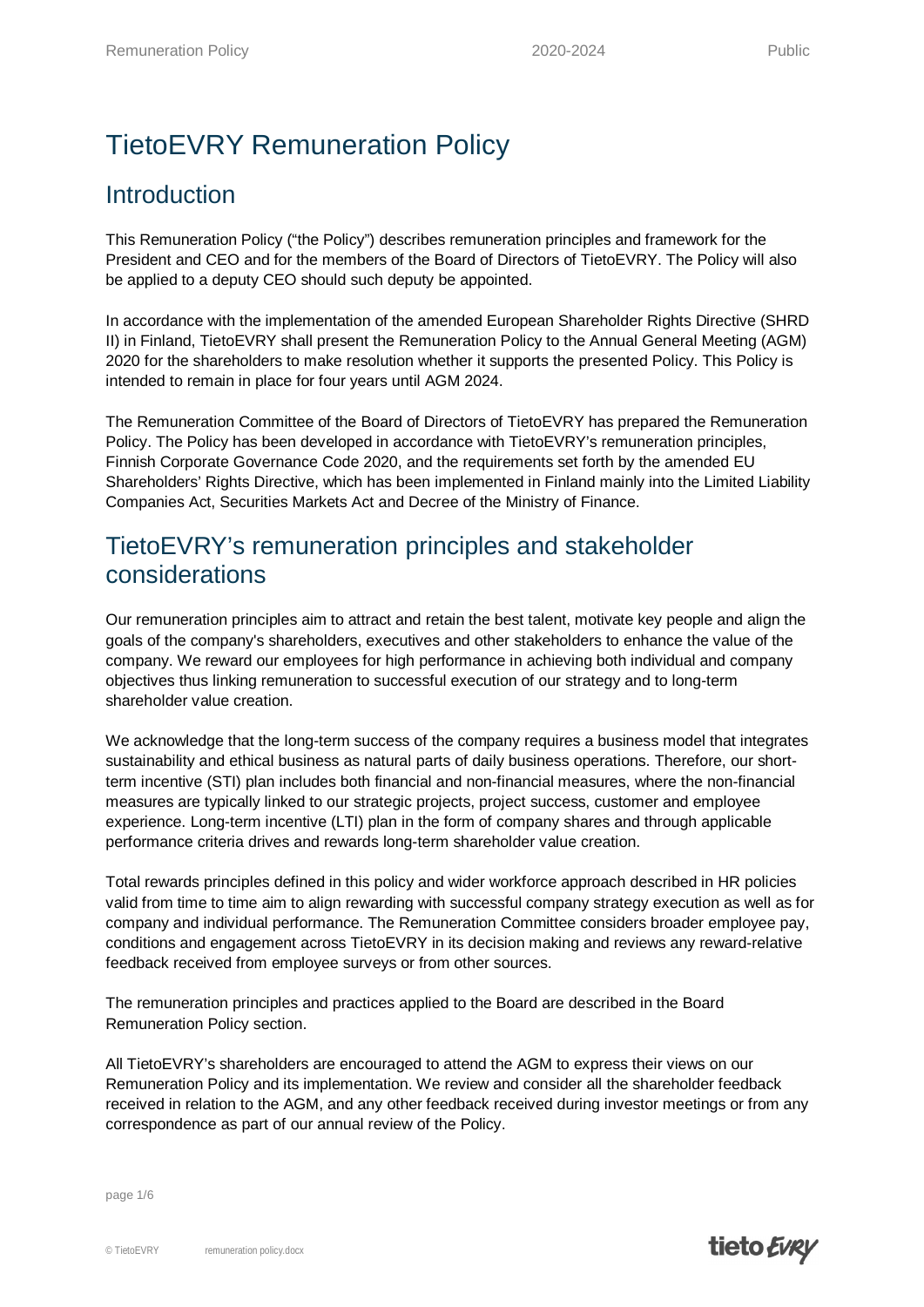# Remuneration governance

Remuneration-related discussion and decision making at TietoEVRY involves the following parties:

- x Annual General Meeting of Shareholders,
- Shareholders' Nomination Board,
- Board of Directors, and
- Remuneration Committee of the Board of Directors.

The Board of Directors upon the recommendation of the Remuneration Committee, prepares and submits the Remuneration Policy and Remuneration Report<sup>1</sup> to the AGM, and approves annually the compensation of the President and CEO within the confines of this Remuneration Policy.

In order to avoid any conflict of interest, the Remuneration Committee shall consist of non-executive Board members only. The Committee has also the power in its sole discretion to retain external advisors to assist the Committee in evaluating executive compensation.

The Chairperson of the Board of Directors, who acts as a member of the Shareholders' Nomination Board, does not take part in the preparation or decision making or otherwise participate in the handling of such matters in the Shareholders' Nomination Board that relate to remuneration to be paid to the Board of Directors.

# Remuneration of Board of Directors

Under the regulations applicable to TietoEVRY, the AGM resolves annually on Board remuneration based on the proposal made by the Shareholders' Nomination Board.

Prior to making its proposal, the Shareholders' Nomination Board annually reviews the remuneration of the Chairperson and members of the Board against companies of similar size and complexity to TietoEVRY to ensure that TietoEVRY can attract and retain Board members with relevant skills, industry knowledge and international experience to oversee the company strategy. In addition, the Shareholders' Nomination Board annually reviews the remuneration of the employee elected Board members.

Board members may receive fixed remuneration only which can be paid in cash or shares, or a combination of cash and shares. The Board remuneration can also consist meeting fees and reimbursement of other actualized costs. Given the nature of the Board duties and responsibilities, the Board members do not belong to or are not compensated with other share-based arrangements, nor do the members have any pension plans at TietoEVRY with an exception of employee elected Board members, who may be eligible to participate in TietoEVRY's incentive and pension plans as employees of TietoEVRY.

Details of the Board's actual annual remuneration, as resolved by the AGM or EGM, are reported each year in the Remuneration Report.

 $1$  Report based on this policy will be published annually starting in 2021.

page 2/6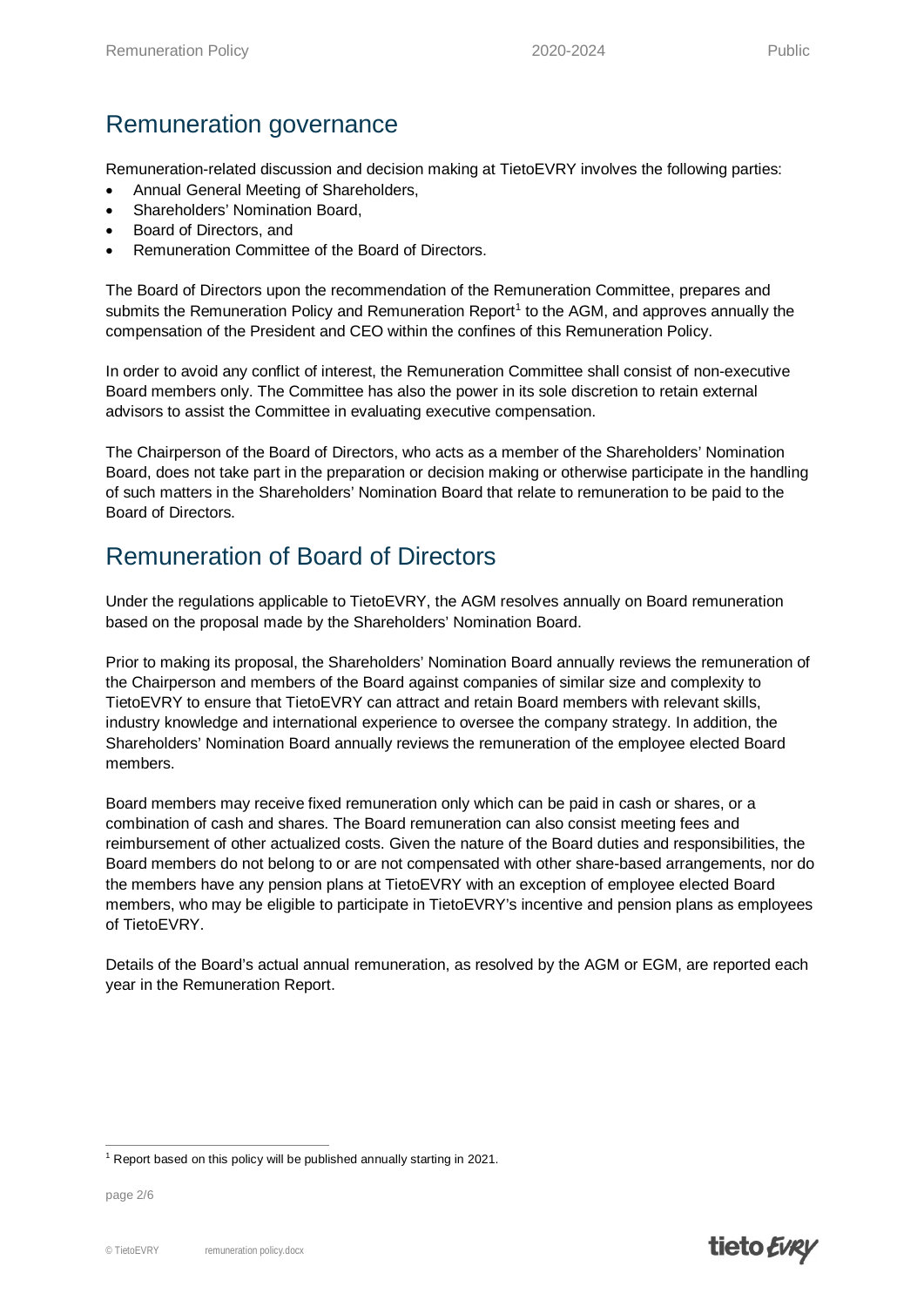# Remuneration of the President and the CEO

The remuneration of the President and CEO may consist of fixed salary (base salary and fringe benefits in Finland), of variable elements such as short-term incentives (STI) and long-term incentives (LTI), pension and of other benefits and programs. When all defined performance targets are exceeded at the maximum performance level, the relative portion of fixed salary to performance-based variable pay (STI and LTI) is 20% fixed pay and 80% variable pay.

Actual pay mix based on the actual STI and LTI pay-outs as a percentage of fixed salary are reported each year in the Remuneration Report<sup>1</sup>.

| Remuneration<br><b>Element</b>                                                                                                                                                                                                | Purpose and link to long-term<br>strategy                                                                                                                                                                        | <b>Description and operation</b>                                                                                                                                                                                                                                                                                                                                                                                                                                                                                                                                                                                                                                                                                                                                                                                                                                                                                                                                                                                                                                                       |
|-------------------------------------------------------------------------------------------------------------------------------------------------------------------------------------------------------------------------------|------------------------------------------------------------------------------------------------------------------------------------------------------------------------------------------------------------------|----------------------------------------------------------------------------------------------------------------------------------------------------------------------------------------------------------------------------------------------------------------------------------------------------------------------------------------------------------------------------------------------------------------------------------------------------------------------------------------------------------------------------------------------------------------------------------------------------------------------------------------------------------------------------------------------------------------------------------------------------------------------------------------------------------------------------------------------------------------------------------------------------------------------------------------------------------------------------------------------------------------------------------------------------------------------------------------|
| <b>Fixed salary</b><br>Definition of fixed<br>salary varies per<br>country based on<br>local legislation<br>and market<br>practice.<br>In Finland, it<br>normally includes<br>base salary<br>inclusive of fringe<br>benefits. | To recognize continuous daily<br>contribution and provide core<br>remuneration for the role.<br>Sufficient level to recruit and retain<br>individuals of the necessary calibre<br>to execute Company's strategy. | Fixed salary is normally reviewed annually.<br>The Board may consider various factors when<br>determining any fixed salary changes, including the<br>level of salary increases for TietoEVRY's wider<br>workforce, external market benchmark data,<br>business performance, role scope and individual<br>performance.<br>The actual fixed salary and annual increases will be<br>reported in the annual Remuneration Report.                                                                                                                                                                                                                                                                                                                                                                                                                                                                                                                                                                                                                                                           |
| Short-term<br>incentive (STI)                                                                                                                                                                                                 | To incentivize delivery of our annual<br>and strategic goals.<br>Rewards the achievement of annual<br>financial and operational goals.                                                                           | The short-term incentive can range from 0%-150%<br>of fixed annual salary.<br>Performance measures, weightings and targets for<br>the selected measures are set annually by the<br>Board of Directors to ensure they continue to<br>support TietoEVRY's short-term business strategy.<br>These can vary from year to year to reflect business<br>priorities and typically include a balance of Group's<br>financial performance measures (for example but<br>not limited to revenue, profit or cash flow) and non-<br>financial measures (for example but not limited to<br>key operational, strategic, environmental, social,<br>governance or other sustainability related<br>measures) provided that in any given year majority<br>of weighting will be on financial performance<br>measures.<br>Details of actual performance measures applied for<br>each year and how they support the business<br>strategy will be disclosed in the annual<br>Remuneration Report.<br>Following the end of the year the Board of Directors<br>reviews the performance and determines the extent |

page 3/6

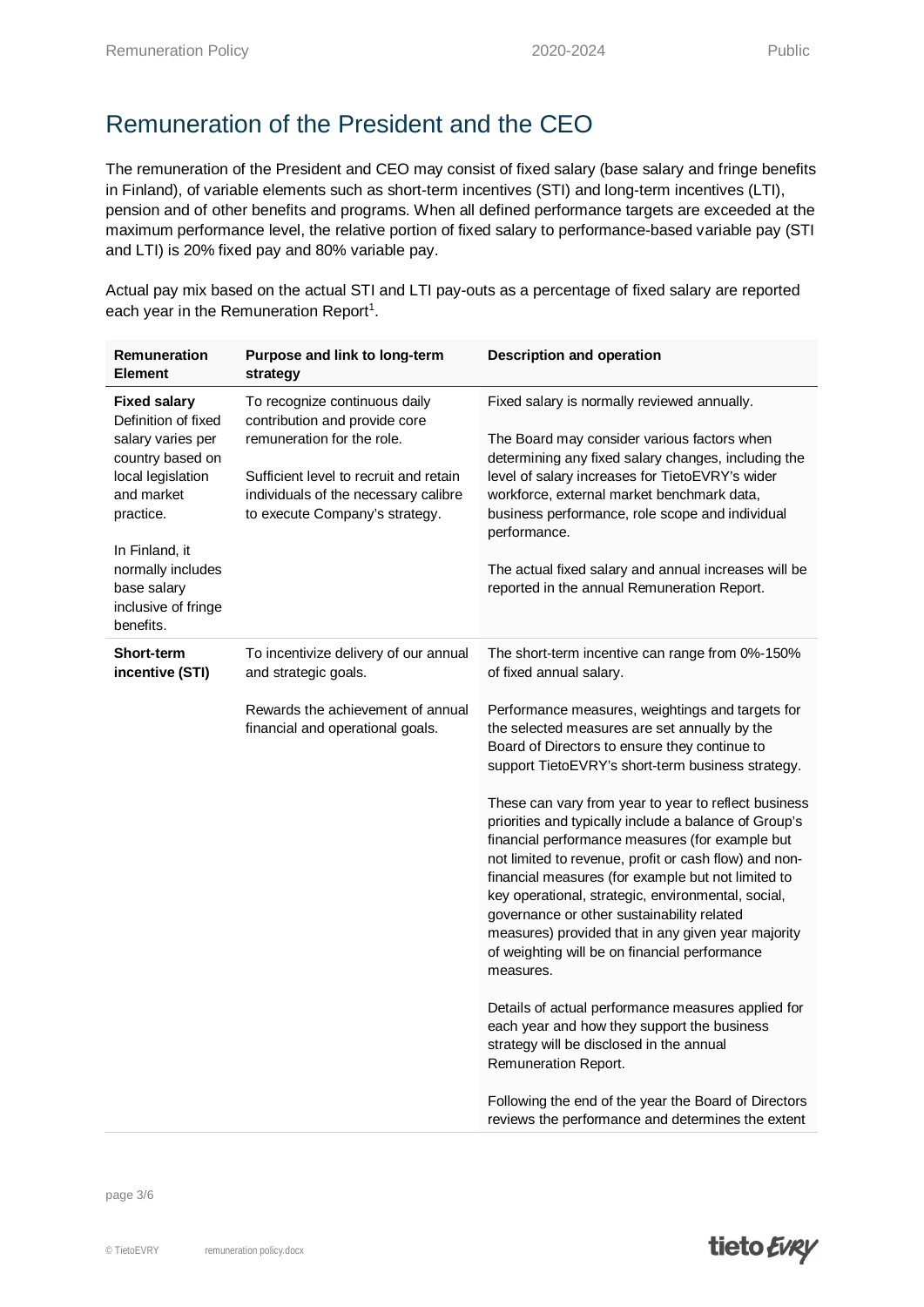| <b>Remuneration</b><br><b>Element</b> | Purpose and link to long-term<br>strategy                                                              | <b>Description and operation</b>                                                                                                                                                                                                                                                                                                                                                                                                                                                                                                               |
|---------------------------------------|--------------------------------------------------------------------------------------------------------|------------------------------------------------------------------------------------------------------------------------------------------------------------------------------------------------------------------------------------------------------------------------------------------------------------------------------------------------------------------------------------------------------------------------------------------------------------------------------------------------------------------------------------------------|
|                                       |                                                                                                        | to which each of the targets have been achieved, to<br>determine the final pay-out level.                                                                                                                                                                                                                                                                                                                                                                                                                                                      |
|                                       |                                                                                                        | The Board has discretion to adjust the formulaic STI<br>outcome in changed circumstances to improve the<br>alignment of pay with value creation for<br>shareholders, and to ensure the outcome is a fair<br>reflection of the company and individual<br>performance.                                                                                                                                                                                                                                                                           |
| Long-term<br>incentive (LTI)          | Rewards for sustained increase in<br>shareholder value.                                                | The long-term incentive can range from 0%-250%<br>of fixed annual salary at grant date.                                                                                                                                                                                                                                                                                                                                                                                                                                                        |
|                                       | To encourage ownership culture<br>and incentivize business strategy<br>execution over the longer term. | Long-term incentive reward is typically paid in the<br>form of performance shares and/or restricted<br>shares with a three-year performance period.                                                                                                                                                                                                                                                                                                                                                                                            |
|                                       |                                                                                                        | Performance measures, weightings and targets for<br>these selected measures are set for the full<br>performance period by the Board of Directors to<br>ensure they continue to support TietoEVRY's long-<br>term strategy. Performance measures may include,<br>but are not limited to, financial and share-price<br>related measures. Details of performance measures<br>for each performance period and how they support<br>the long-term strategy and shareholder value<br>creation will be disclosed in the annual<br>Remuneration Report. |
|                                       |                                                                                                        | Following the end of the performance period, the<br>Board of Directors reviews the performance and<br>determines the extent to which each of the targets<br>have been achieved, to determine the final pay-out<br>level.                                                                                                                                                                                                                                                                                                                       |
|                                       |                                                                                                        | The Board has discretion to adjust the formulaic LTI<br>outcome in changed circumstances to improve the<br>alignment of pay with value creation for<br>shareholders, and to ensure the outcome is a fair<br>reflection of the company performance.                                                                                                                                                                                                                                                                                             |
| <b>Pension</b>                        | To provide appropriate retirement<br>benefits                                                          | Pension arrangements reflect the relevant market<br>practice and may evolve year on year. The<br>President and CEO may participate in the pension<br>programs reflecting the market practice in the<br>country of employment.                                                                                                                                                                                                                                                                                                                  |
|                                       |                                                                                                        | The current President and CEO is entitled to<br>participate in a supplementary defined contribution<br>pension plan. The supplementary pension<br>contribution is equivalent to 23% of the fixed salary.                                                                                                                                                                                                                                                                                                                                       |
|                                       |                                                                                                        | The retirement age for the current President and<br>CEO is 63 years.                                                                                                                                                                                                                                                                                                                                                                                                                                                                           |

page 4/6

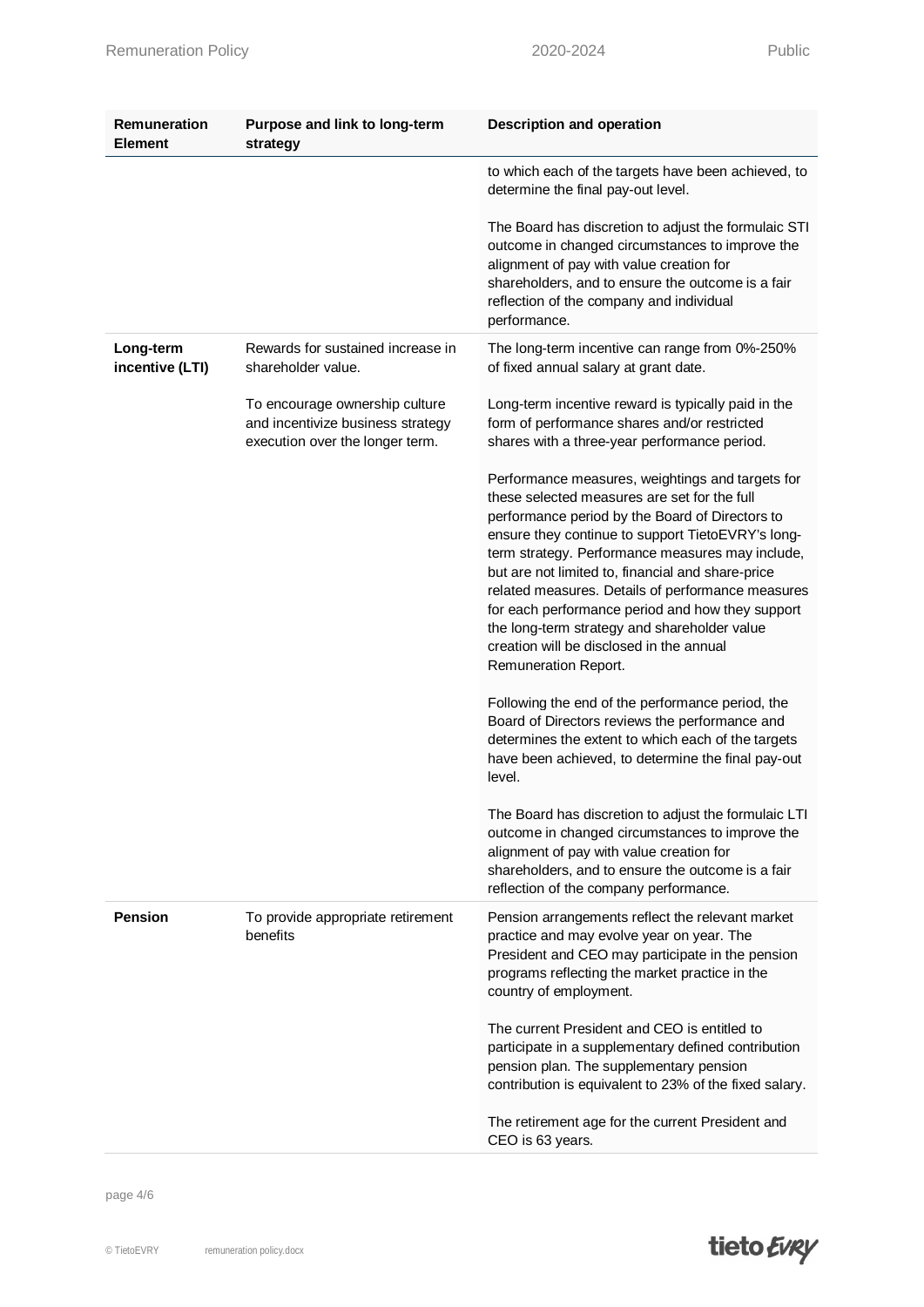| <b>Remuneration</b><br><b>Element</b>  | Purpose and link to long-term<br>strategy                                                                                | Description and operation                                                                                                                                                                                                                           |
|----------------------------------------|--------------------------------------------------------------------------------------------------------------------------|-----------------------------------------------------------------------------------------------------------------------------------------------------------------------------------------------------------------------------------------------------|
| <b>Other benefits</b><br>and programs  | To support recruitment and<br>retention by providing benefits<br>corresponding to market standards.                      | Benefits will be provided in line with appropriate<br>levels indicated by market practice and may evolve<br>year on year.                                                                                                                           |
|                                        |                                                                                                                          | Other benefits may include phone, company car,<br>health insurance, private accident, life and disability<br>insurance, business travel and director's and<br>officers' liability insurance.<br>The President and CEO is eligible to participate in |
|                                        |                                                                                                                          | programs which may be offered to TietoEVRY's<br>other employees at any given point.                                                                                                                                                                 |
| <b>Clawback and</b><br>malus provision | To protect company interests in<br>case of misconduct, restatement or<br>misstatement of results, and<br>miscalculation. | All incentive awards are subject to malus<br>(adjustment before pay-out) and clawback<br>(reclaimed after pay-out) provisions, which can be<br>applied in case of material misstatement of financial<br>results and misconduct.                     |
| Shareholding<br>recommendation         | To ensure alignment between the<br>interests of shareholders and the<br>President and CEO.                               | The President and CEO is recommended to<br>accumulate and maintain a minimum shareholding<br>which is equivalent to one-time annual gross fixed<br>salary.                                                                                          |

#### Managing director service contract and severance pay

The terms of managing director service agreement of the President and CEO shall be specified in writing and approved by the Board of Directors. The terms specify the remuneration elements as well as the payments upon termination of employment.

The managing director contract of the President and CEO is typically in force for indefinite period, but it may be in force for a certain fixed period as well. The current President and CEO has a contract with indefinite period.

The notice period of the managing director contract is determined so that it is in line with the market practices existing at the time of entering into the contract. The notice period for the current President and CEO is 12 months if the contract is terminated by the company, and 6 months if the contract is terminated by the President and CEO.

Severance pay is determined so that it is in line with the market practices existing at the time of entering into the managing director contract. The current President and CEO, if the company terminates the contract, is entitled to a separate severance pay equivalent to 6 months of fixed salary and target shortterm incentive in addition to the fixed salary during the notice period. Change of control terms for the current President and CEO are the same as in termination by the company except for the monetary value of the maximum number of shares granted during the most recent LTI plan.

The treatment of incentive awards will depend on the circumstances of departure. For resignation and involuntary termination, unvested award will be forfeited. For other reasons, awards typically will continue to vest on their normal vesting date, subject to the achievement of performance measures. These awards will be pro-rated based on the length of time served between the start of the performance period and the date of cessation.

page 5/6